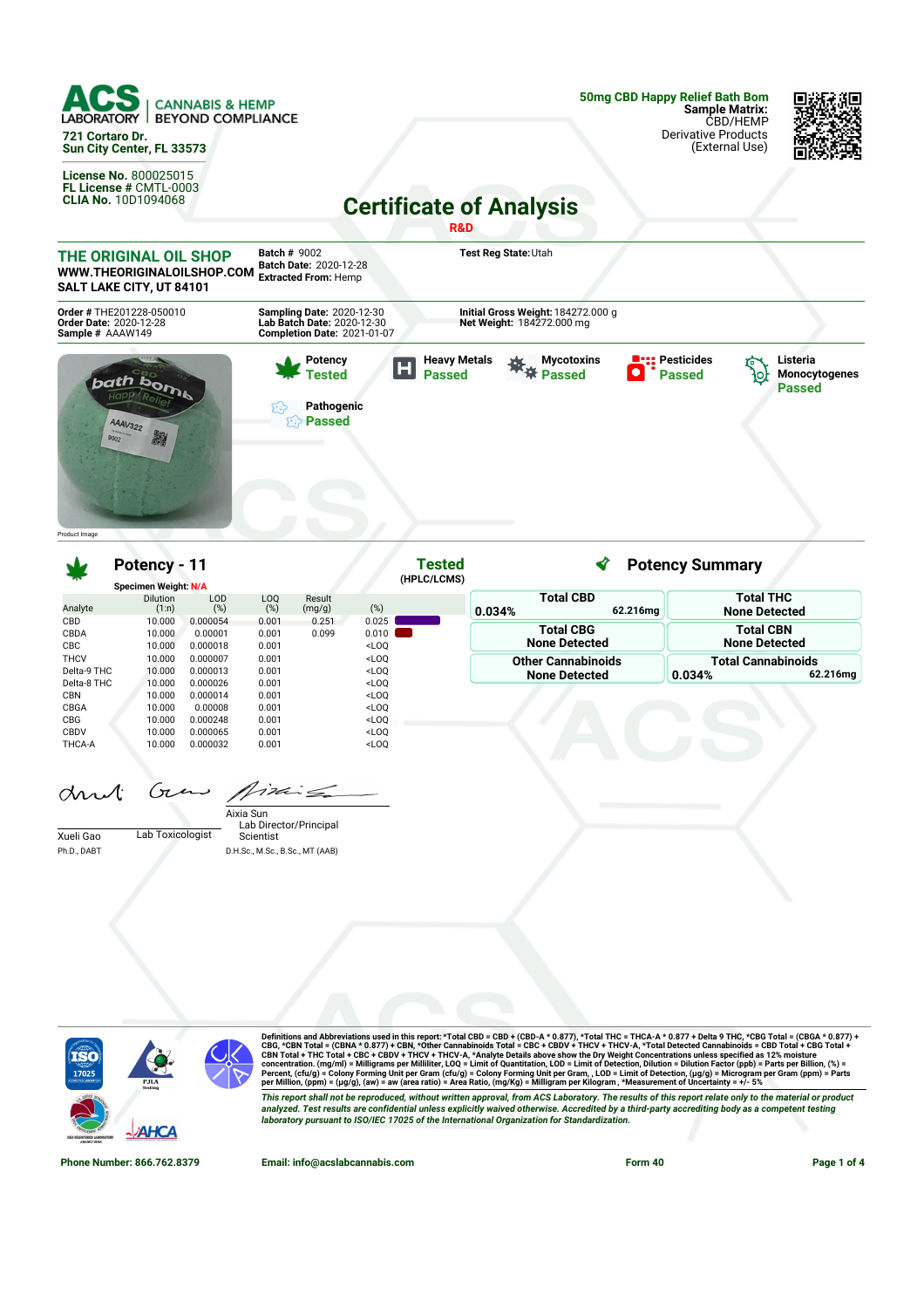

**721 Cortaro Dr. Sun City Center, FL 33573**

**License No.** 800025015 **FL License #** CMTL-0003 **CLIA No.** 10D1094068



## **Certificate of Analysis**

|                                              |                                                                                 |                              |                                                                                                      |                           | R&D                                                             |              |                              |                    |                           |
|----------------------------------------------|---------------------------------------------------------------------------------|------------------------------|------------------------------------------------------------------------------------------------------|---------------------------|-----------------------------------------------------------------|--------------|------------------------------|--------------------|---------------------------|
|                                              | THE ORIGINAL OIL SHOP<br>WWW.THEORIGINALOILSHOP.COM<br>SALT LAKE CITY, UT 84101 |                              | <b>Batch # 9002</b><br>Batch Date: 2020-12-28<br><b>Extracted From: Hemp</b>                         |                           | Test Reg State: Utah                                            |              |                              |                    |                           |
| Sample # AAAW149                             | Order # THE201228-050010<br>Order Date: 2020-12-28                              |                              | <b>Sampling Date: 2020-12-30</b><br>Lab Batch Date: 2020-12-30<br><b>Completion Date: 2021-01-07</b> |                           | Initial Gross Weight: 184272.000 g<br>Net Weight: 184272.000 mg |              |                              |                    |                           |
| $\mathbf H$                                  | <b>Heavy Metals (For UT Clients ONLY)</b><br><b>Specimen Weight: N/A</b>        |                              |                                                                                                      |                           |                                                                 |              |                              |                    | <b>Passed</b><br>(ICP-MS) |
| Analyte                                      |                                                                                 | LOQ<br>(ppb)                 | <b>Action Level</b><br>(ppb)                                                                         | Result<br>(ppb)           | Analyte                                                         | LOQ<br>(ppb) | <b>Action Level</b><br>(ppb) | Result<br>(ppb)    |                           |
| Arsenic (As)<br>Lead (Pb)                    | Total Contaminant Load (TCL)                                                    | 100<br>100<br><b>906 ppb</b> | 2000<br>1200                                                                                         | $<$ LOQ<br>906.000        | Cadmium (Cd)<br>Mercury (Hg)                                    | 100<br>100   | 820<br>400                   | $<$ LOQ<br>$<$ LOQ |                           |
|                                              | <b>Mycotoxin - Utah</b><br>Specimen Weight: 164.090 mg                          |                              |                                                                                                      |                           |                                                                 |              |                              |                    | <b>Passed</b><br>(LCMS)   |
| <b>Dilution Factor: 9.141</b>                |                                                                                 |                              |                                                                                                      |                           |                                                                 |              |                              |                    |                           |
| Analyte                                      |                                                                                 | LOQ<br>(ppb)                 | <b>Action Level</b><br>(ppb)                                                                         | Result<br>(ppb)           | Analyte                                                         | LOQ<br>(ppb) | <b>Action Level</b><br>(ppb) | Result<br>(ppb)    |                           |
| Aflatoxin B1<br>Aflatoxin G1<br>Ochratoxin A |                                                                                 | 6<br>6<br>12                 | 20<br>20<br>20                                                                                       | $<$ LOQ<br>LOO<br>$<$ LOQ | Aflatoxin B2<br>Aflatoxin G2                                    | 6<br>6       | 20<br>20                     | $<$ LOQ<br>LOO     |                           |
| Mul.<br>Xueli Gao<br>Ph.D., DABT             | Gen<br>Lab Toxicologist                                                         | Aixia Sun<br>Scientist       | i<br>Lab Director/Principal<br>D.H.Sc., M.Sc., B.Sc., MT (AAB)                                       |                           |                                                                 |              |                              |                    |                           |
|                                              |                                                                                 |                              |                                                                                                      |                           |                                                                 |              |                              |                    |                           |



Definitions and Abbreviations used in this report: \*Total CBD = CBD + (CBD-A \* 0.877), \*Total THC = THCA-A \* 0.877 + Delta 9 THC, \*CBG Total = (CBGA \* 0.877) +<br>CBG, \*CBN Total = (CBNA \* 0.877) + CBN, \*Other Cannabinois To This report shall not be reproduced, without written approval, from ACS Laboratory. The results of this report relate only to the material or product<br>analyzed. Test results are confidential unless explicitly waived otherwi

**Phone Number: 866.762.8379 Email: info@acslabcannabis.com Form 40 Page 2 of 4**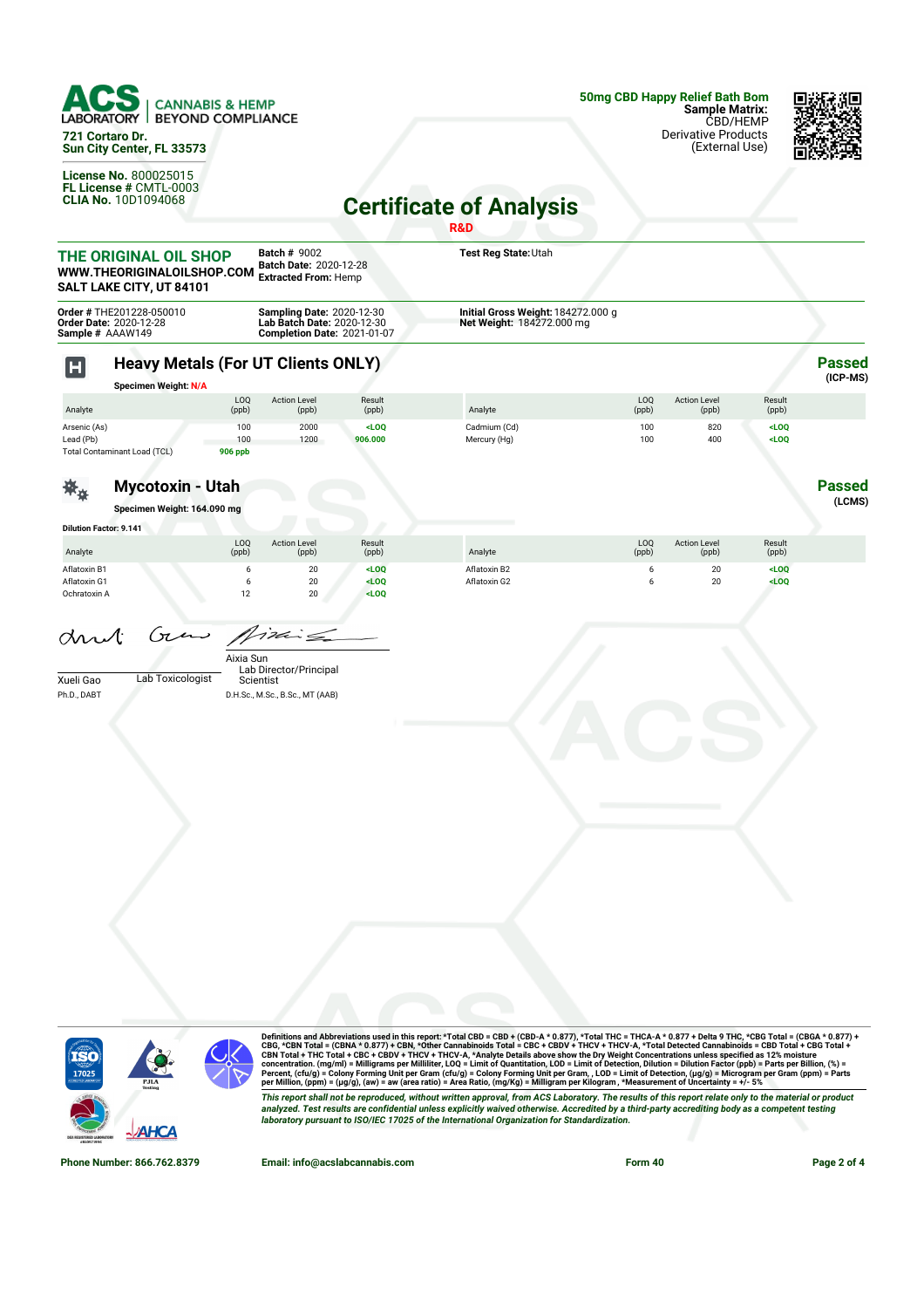

**721 Cortaro Dr. Sun City Center, FL 33573**

**License No.** 800025015 **FL License #** CMTL-0003 **CLIA No.** 10D1094068



## **Certificate of Analysis**

|                                                                                 |                                                                               |                                                                              |                                                                  | <b>R&amp;D</b>                                                  |                         |                              |                 |                              |
|---------------------------------------------------------------------------------|-------------------------------------------------------------------------------|------------------------------------------------------------------------------|------------------------------------------------------------------|-----------------------------------------------------------------|-------------------------|------------------------------|-----------------|------------------------------|
| THE ORIGINAL OIL SHOP<br>WWW.THEORIGINALOILSHOP.COM<br>SALT LAKE CITY, UT 84101 |                                                                               | <b>Batch # 9002</b><br>Batch Date: 2020-12-28<br><b>Extracted From: Hemp</b> |                                                                  | Test Reg State: Utah                                            |                         |                              |                 |                              |
|                                                                                 | Order # THE201228-050010<br><b>Order Date: 2020-12-28</b><br>Sample # AAAW149 | <b>Sampling Date: 2020-12-30</b>                                             | Lab Batch Date: 2020-12-30<br><b>Completion Date: 2021-01-07</b> | Initial Gross Weight: 184272.000 g<br>Net Weight: 184272.000 mg |                         |                              |                 |                              |
| ö"                                                                              | <b>Pesticides (UT Levels)</b><br>Specimen Weight: 164.090 mg                  |                                                                              |                                                                  |                                                                 |                         |                              |                 | <b>Passed</b><br>(LCMS/GCMS) |
| <b>Dilution Factor: 9.141</b>                                                   |                                                                               |                                                                              |                                                                  |                                                                 |                         |                              |                 |                              |
| Analyte                                                                         | L <sub>0</sub><br>(ppb)                                                       | <b>Action Level</b><br>(ppb)                                                 | Result<br>(ppb)                                                  | Analyte                                                         | L <sub>0</sub><br>(ppb) | <b>Action Level</b><br>(ppb) | Result<br>(ppb) |                              |
| Abamectin                                                                       | 28.23                                                                         | 500                                                                          | $<$ LOO                                                          | Acephate                                                        | 30                      | 400                          | $<$ LOO         |                              |
| Acequinocyl                                                                     |                                                                               | 2000<br>48                                                                   | $<$ LOO                                                          | Acetamiprid                                                     | 30                      | 200                          | LOO             |                              |
| Aldicarb                                                                        |                                                                               | 30<br>400                                                                    | $<$ LOQ                                                          | Azoxystrobin                                                    | 10                      | 200                          | $<$ LOO         |                              |
| Bifenazate                                                                      |                                                                               | 30<br>200                                                                    | $<$ LOO                                                          | <b>Bifenthrin</b>                                               | 30                      | 200                          | $<$ LOO         |                              |
| Boscalid                                                                        |                                                                               | 30<br>400                                                                    | $<$ LOO                                                          | Carbaryl                                                        | 10                      | 200                          | $<$ LOO         |                              |
| Carbofuran                                                                      |                                                                               | 30<br>200                                                                    | $<$ LOQ                                                          | Chlorantraniliprole                                             | 30                      | 200                          | $<$ LOQ         |                              |
| Chlorfenapyr                                                                    |                                                                               | 48<br>1000                                                                   | $<$ LOO                                                          | Chlorpyrifos                                                    | 30                      | 200                          | $<$ LOO         |                              |
| Clofentezine                                                                    |                                                                               | 30<br>200                                                                    | $<$ LOQ                                                          | Cyfluthrin                                                      | 30                      | 1000                         | $<$ LOQ         |                              |
| Cypermethrin                                                                    |                                                                               | 30<br>1000                                                                   | $<$ LOO                                                          | Daminozide                                                      | 30                      | 1000                         | $<$ LOO         |                              |
| Diazinon                                                                        |                                                                               | 30<br>200                                                                    | $<$ LOO                                                          | <b>Dichlorvos</b>                                               | 30                      | 100                          | $<$ LOO         |                              |
| Dimethoate                                                                      |                                                                               | 30<br>200                                                                    | $<$ LOQ                                                          | Ethoprophos                                                     | 30                      | 200                          | $<$ LOQ         |                              |
| Etofenprox                                                                      |                                                                               | 30<br>400                                                                    | $<$ LOO                                                          | Etoxazole                                                       | 30                      | 200                          | $<$ LOO         |                              |
| Fenoxycarb                                                                      |                                                                               | 30<br>200                                                                    | $<$ LOO                                                          | Fenpyroximate                                                   | 30                      | 400                          | $<$ LOQ         |                              |

| Dimethoate                   | 30      | <b>ZUU</b> | <luq< th=""><th>Ethoprophos</th><th>30</th><th>200</th><th><luq< th=""></luq<></th></luq<>   | Ethoprophos     | 30 | 200  | <luq< th=""></luq<> |
|------------------------------|---------|------------|----------------------------------------------------------------------------------------------|-----------------|----|------|---------------------|
| Etofenprox                   | 30      | 400        | $<$ LOQ                                                                                      | Etoxazole       | 30 | 200  | <loq< td=""></loq<> |
| Fenoxycarb                   | 30      | 200        | $<$ LOQ                                                                                      | Fenpyroximate   | 30 | 400  | LOO                 |
| Fipronil                     | 30      | 400        | $<$ LOQ                                                                                      | Flonicamid      | 30 | 1000 | <loq< td=""></loq<> |
| Fludioxonil                  | 30      | 400        | $<$ LOO                                                                                      | Hexythiazox     | 30 | 1000 | LOO                 |
| Imazalil                     | 30      | 200        | $<$ LOO                                                                                      | Imidacloprid    | 30 | 400  | LOO                 |
| Kresoxim Methyl              | 30      | 400        | <loq< td=""><td>Metalaxyl</td><td>10</td><td>200</td><td><loq< td=""></loq<></td></loq<>     | Metalaxyl       | 10 | 200  | <loq< td=""></loq<> |
| Methiocarb                   | 30      | 200        | <loq< td=""><td>Methomyl</td><td>30</td><td>400</td><td>LOO</td></loq<>                      | Methomyl        | 30 | 400  | LOO                 |
| <b>MGK-264</b>               | 48      | 200        | <loq< td=""><td>Myclobutanil</td><td>30</td><td>200</td><td><math>&lt;</math>LOQ</td></loq<> | Myclobutanil    | 30 | 200  | $<$ LOQ             |
| Naled                        | 30      | 500        | LOO                                                                                          | Oxamyl          | 30 | 1000 | LOO                 |
| Paclobutrazol                | 30      | 400        | LOO                                                                                          | Phosmet         | 30 | 200  | LOO                 |
| Piperonylbutoxide            | 30      | 2000       | LOO                                                                                          | Prallethrin     | 30 | 200  | LOO                 |
| Propiconazole                | 30      | 400        | LOO                                                                                          | Propoxur        | 30 | 200  | LOO                 |
| Pyrethrins                   | 30      | 1000       | <loq< td=""><td>Pyridaben</td><td>30</td><td>200</td><td><math>&lt;</math>LOQ</td></loq<>    | Pyridaben       | 30 | 200  | $<$ LOQ             |
| Spinosad                     | 30      | 200        | <loq< td=""><td>Spiromesifen</td><td>30</td><td>200</td><td><loq< td=""></loq<></td></loq<>  | Spiromesifen    | 30 | 200  | <loq< td=""></loq<> |
| Spirotetramat                | 30      | 200        | $<$ LOQ                                                                                      | Spiroxamine     | 30 | 400  | <loq< td=""></loq<> |
| Tebuconazole                 | 30      | 400        | $<$ LOQ                                                                                      | Thiacloprid     | 30 | 200  | $<$ LOQ             |
| Thiamethoxam                 | 30      | 200        | $<$ LOQ                                                                                      | Trifloxystrobin | 30 | 200  | LOO                 |
| Total Contaminant Load (TCL) | 906 ppb |            |                                                                                              |                 |    |      |                     |

drut

 $722$  $\epsilon$ 

Xueli Gao Lab Toxicologist Ph.D., DABT

Lab Director/Principal Scientist Aixia Sun D.H.Sc., M.Sc., B.Sc., MT (AAB)



Gι

Definitions and Abbreviations used in this report: \*Total CBD = CBD + (CBD-A \* 0.877), \*Total THC = THCA-A \* 0.877 + Delta 9 THC, \*CBG Total = (CBGA \* 0.877) +<br>CBG, \*CBN Total = (CBNA \* 0.877) + CBN, \*Other Cannabinois To This report shall not be reproduced, without written approval, from ACS Laboratory. The results of this report relate only to the material or product<br>analyzed. Test results are confidential unless explicitly waived otherwi *laboratory pursuant to ISO/IEC 17025 of the International Organization for Standardization.*

**Phone Number: 866.762.8379 Email: info@acslabcannabis.com Form 40 Page 3 of 4**